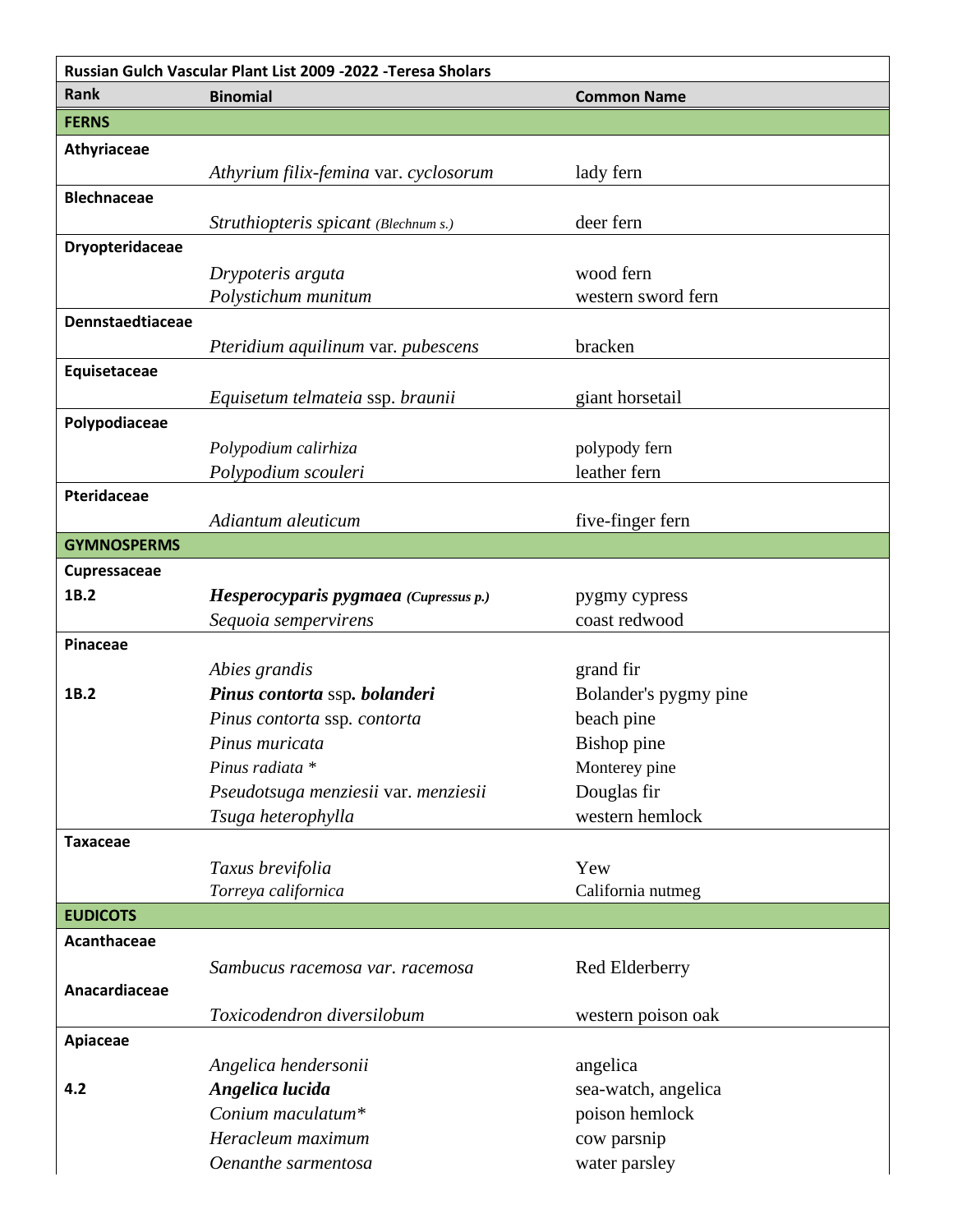|                      | Osmorhiza berteroi                            | sweet cicely            |
|----------------------|-----------------------------------------------|-------------------------|
|                      | Sanicula crassicaulis                         | snakeroot               |
| Araceae              |                                               |                         |
|                      | Lysichiton americanus (Lysichiton americanum) | yellow skunk cabbage    |
| Aristolochiaceae     |                                               |                         |
|                      | Asarum caudatum                               | wild ginger             |
| Asteraceae           |                                               |                         |
|                      | Achillea millefolium                          | yarrow                  |
|                      | Adenocaulon bicolor                           | trail plant             |
|                      | Ambrosia chamissonis                          | beach bur               |
|                      | Anaphalis margaritacea                        | pearly everlasting      |
|                      | Anisocarpus madioides                         | woodland tarweed        |
|                      | Baccharis pilularis                           | coyote brush            |
|                      | Bellis perennis*                              | English daisy           |
|                      | Carduus pycnocephalus                         | Italian thistle         |
|                      | Cirsium vulgare *                             | bull thistle            |
|                      | Erigeron glaucus                              | seaside daisy           |
|                      | Gamochaeta ustulata                           | purple everlasting      |
|                      | Gnaphalium sp.                                | cudweed                 |
|                      | Grindelia stricta var. platyphylla            | gumplant                |
|                      | Lasthenia californica ssp. californica        | California goldfields   |
|                      | Lasthenia californica ssp. macrantha          | perennial goldfields    |
|                      | Leucanthemum vulgare*                         | ox-eye daisy            |
|                      | Senecio glomeratus*                           | Cutleaf burnweed        |
|                      | Senecio minimus (Erechtites minima) *         | Australian fireweed     |
|                      | Soliva sessilis*                              | soliva                  |
|                      | Sonchus asper ssp. asper*                     | prickly sow-thistle     |
|                      | Sonchus oleraceus*                            | common sow-thistle      |
|                      | Symphyotrichum chilense                       | California aster        |
|                      | Taraxacum officinale                          | <b>Common Dandelion</b> |
| <b>Berberidaceae</b> |                                               |                         |
|                      | Achlys triphylla ssp. triphylla               | vanilla leaf            |
|                      | Berberis nervosa                              | Oregon-grape            |
|                      | Vancouveria hexandra                          | inside-out-flower       |
|                      | Vancouveria planipetala                       | redwood ivy             |
| <b>Betulaceae</b>    |                                               |                         |
|                      | Alnus rubra                                   | red alder               |
|                      | Corylus cornuta ssp. californica              | California hazelnut     |
| <b>Boraginaceae</b>  |                                               |                         |
|                      | Myosotis latifolia*                           | forget-me-not           |
| <b>Brassicaceae</b>  |                                               |                         |
|                      | Barbarea sp.                                  | yellow cress            |
|                      | Cardamine oligosperma                         | bitter cress            |
|                      | Erysimum concinnum                            | headland wallflower     |
|                      | Lepidium didymum*                             | swine cress             |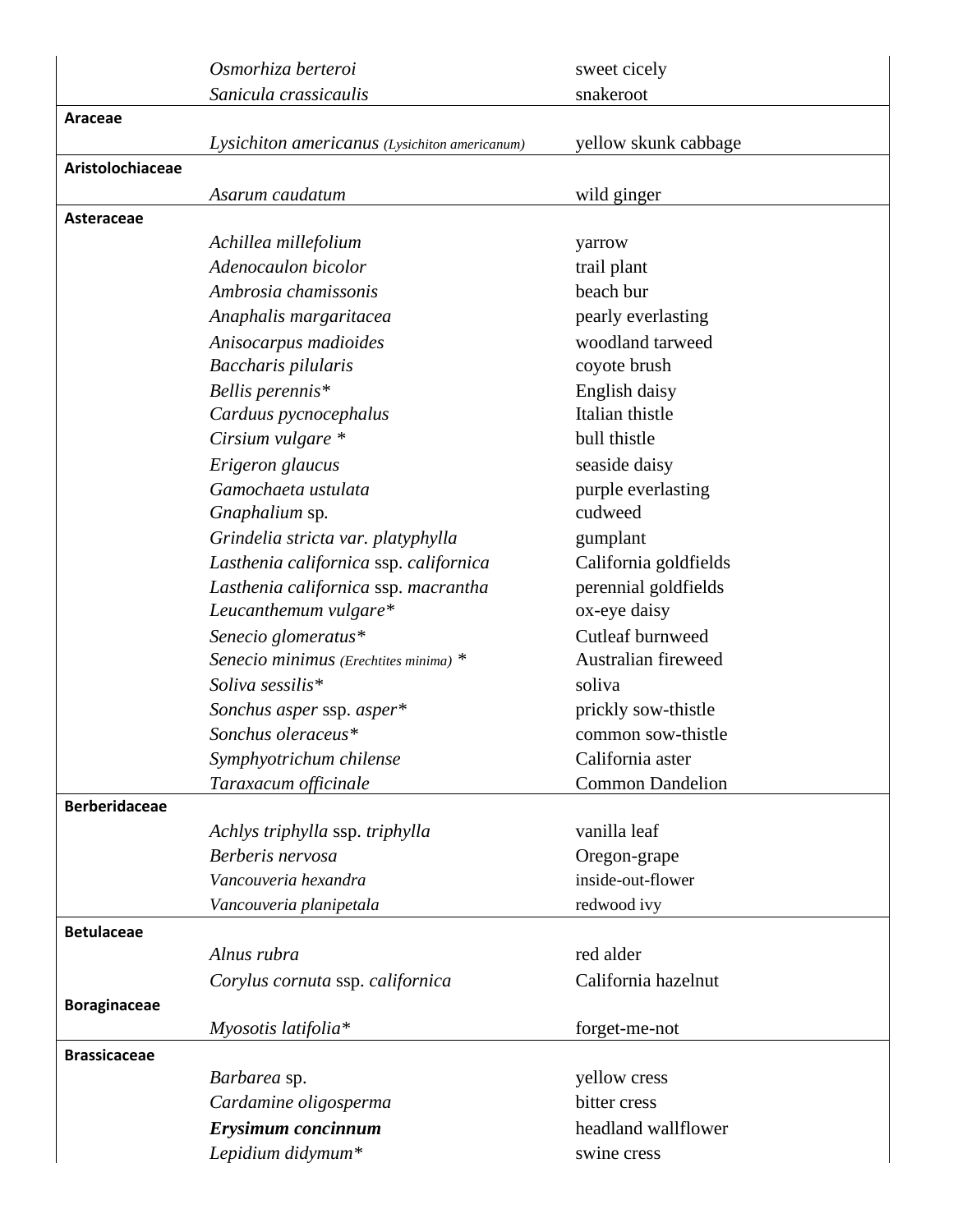|                  | Raphanus sativus*                               | wild radish                   |
|------------------|-------------------------------------------------|-------------------------------|
|                  | Sisymbrium officinale*                          | hedge mustard                 |
| Caprifoliaceae   |                                                 |                               |
|                  | Lonicera hispidula (Lonicera h. var. vacillans) | twining honeysuckle           |
|                  | Lonicera involucrata var. ledebourii            | twinberry                     |
| Caryophyllaceae  |                                                 |                               |
|                  | Stellaria media*                                | common chickweed              |
|                  | Silene gallica*                                 | windmill pink; catchfly       |
| Convolvulaceae   |                                                 |                               |
|                  | Calystegia purpurata ssp. purpurata             | morning-glory                 |
| Cucurbitaceae    |                                                 |                               |
|                  | Marah oregana                                   | Coast man-root                |
| <b>Ericaceae</b> |                                                 |                               |
|                  | Arbutus menziesii                               | Pacific madrone               |
|                  | Arctostaphylos columbiana                       | hairy manzanita               |
|                  | Arctostaphylos nummularia                       | Fort Bragg manzanita          |
|                  | Arctostaphylos nummularia ssp.                  |                               |
|                  | mendocinoensis<br>Gaultheria shallon            | pygmy manzanita<br>salal      |
|                  | Rhododendron columbianum(Ledum glandulosum)     | Labrador tea                  |
|                  | Rhododendron macrophyllum                       | rhododendron                  |
|                  | Vaccinium ovatum                                | blue huckleberry              |
|                  | Vaccinium parvifolium                           | red huckleberry               |
| <b>Fabaceae</b>  |                                                 |                               |
|                  | Astragalus nuttallii var. virgatus              | Ocean bluff milk vetch        |
|                  | Genista monspessulana*                          | French broom                  |
|                  | Lathyrus vestitus                               | silky beach pea               |
|                  | Lupinus arboreus*                               | yellow bush lupine            |
|                  | Lupinus bicolor                                 | dove lupine; bicolored lupine |
|                  | Lupinus littoralis var. littoralis              | bluff lupine                  |
|                  | Medicago polymorpha*                            | California burclover          |
|                  | Melilotus indicus*                              | yellow sweetclover            |
|                  | Trifolium dubium*                               | hop clover                    |
|                  | Trifolium repens*                               | white clover                  |
|                  | Trifolium subteraneum*                          | subterranean clover           |
|                  | Vicia sativa ssp. nigra*                        | winter vetch                  |
| Fagaceae         |                                                 |                               |
|                  | Chrysolepis chrysophylla                        | giant chinquapin              |
|                  | Notholithocarpus densiflorus var. densiflorus   | tan oak, tanbark oak          |
|                  | (Lithocarpus d. var. d.)                        |                               |
| Garryaceae       |                                                 |                               |
|                  | Garrya elliptica                                | coast silktassel              |
| Gentianaceae     |                                                 |                               |
|                  | Gentiana affinis var. ovata                     | gentian                       |
|                  |                                                 |                               |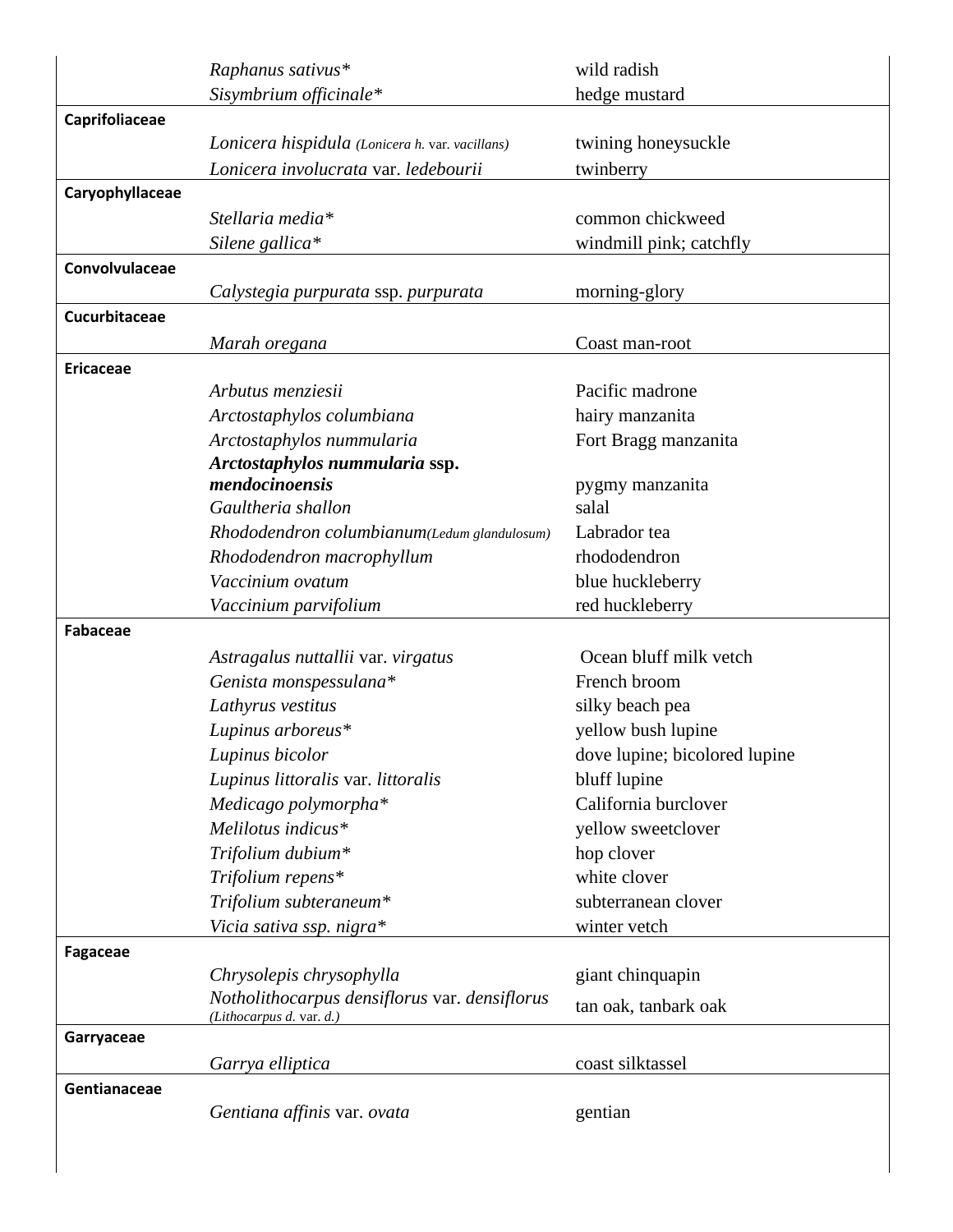| Geraniaceae        |                                             |                            |
|--------------------|---------------------------------------------|----------------------------|
|                    | Erodium botrys*                             | stork's-bill               |
|                    | Erodium cicutarium*                         | filaree                    |
|                    | Geranium carolinianum                       | Carolina geranium          |
|                    | Geranium core-core*                         | geranium                   |
|                    | Geranium dissectum*                         | cut-leaf geranium          |
|                    | Geranium molle*                             | geranium                   |
| Grossulariaceae    |                                             |                            |
|                    | Ribes bracteosum                            | Stink current              |
|                    | Ribes menziesii                             | Menzies gooseberry         |
|                    | Ribes sanguineum var. glutinosum            | pink flowering currant     |
| Hydrangeacaea      |                                             |                            |
|                    | Whipplea modesta                            | modesty                    |
| Lamiaceae          |                                             |                            |
|                    | Clinopodium douglasii (Satureja d.)         | yerba buena                |
|                    | Lamium purpureum*                           | Purple deadnettle          |
|                    | Stachys ajugoides var. rigida               | hedge nettle               |
| Lauraceae          |                                             |                            |
|                    | Umbellularia californica                    | California bay             |
| Linaceae           |                                             |                            |
|                    | Linum sp.                                   | flax                       |
| <b>Malvaceae</b>   |                                             |                            |
|                    | Sidalcea malviflora ssp. malviflora         | checker mallow             |
| <b>Montiaceae</b>  |                                             |                            |
|                    | Calandrinia menziesii (Calandrinia ciliata) | red maids                  |
|                    | Claytonia perfoliata ssp. perfoliata        | miner's lettuce            |
|                    | Claytonia sibirica                          | Candy flower               |
| <b>Myrsinaceae</b> |                                             |                            |
|                    | Lysimachia arvensis*                        | scarlet pimpernel          |
|                    | Lysimachia latifolia (Trientalis l.)        | Pacific starflower         |
| <b>Myricaceae</b>  |                                             |                            |
|                    | Morella californica (Myrica californica)    | wax myrtle                 |
| <b>Myrtaceae</b>   |                                             |                            |
|                    | Eucalyptus globulus                         | blue gum                   |
| Onagraceae         |                                             |                            |
|                    |                                             |                            |
| Orobanchaceae      | Epilobium ciliatum ssp. watsonii            | Watson's willow-herb       |
| 1B.2               |                                             |                            |
|                    | Castilleja mendocinensis                    | Mendocino coast paintbrush |
|                    | Castilleja wightii                          | Indian paintbrush          |
|                    | Pedicularis densiflora                      | Indian warrior             |
| <b>Oxalidaceae</b> |                                             |                            |
|                    | Oxalis oregana                              | redwood sorrel             |
| Phyrmaceae         |                                             |                            |
|                    | Diplacus aurantiacus                        | bush monkeyflower          |
|                    | Erythranthe guttata                         | common monkey flower       |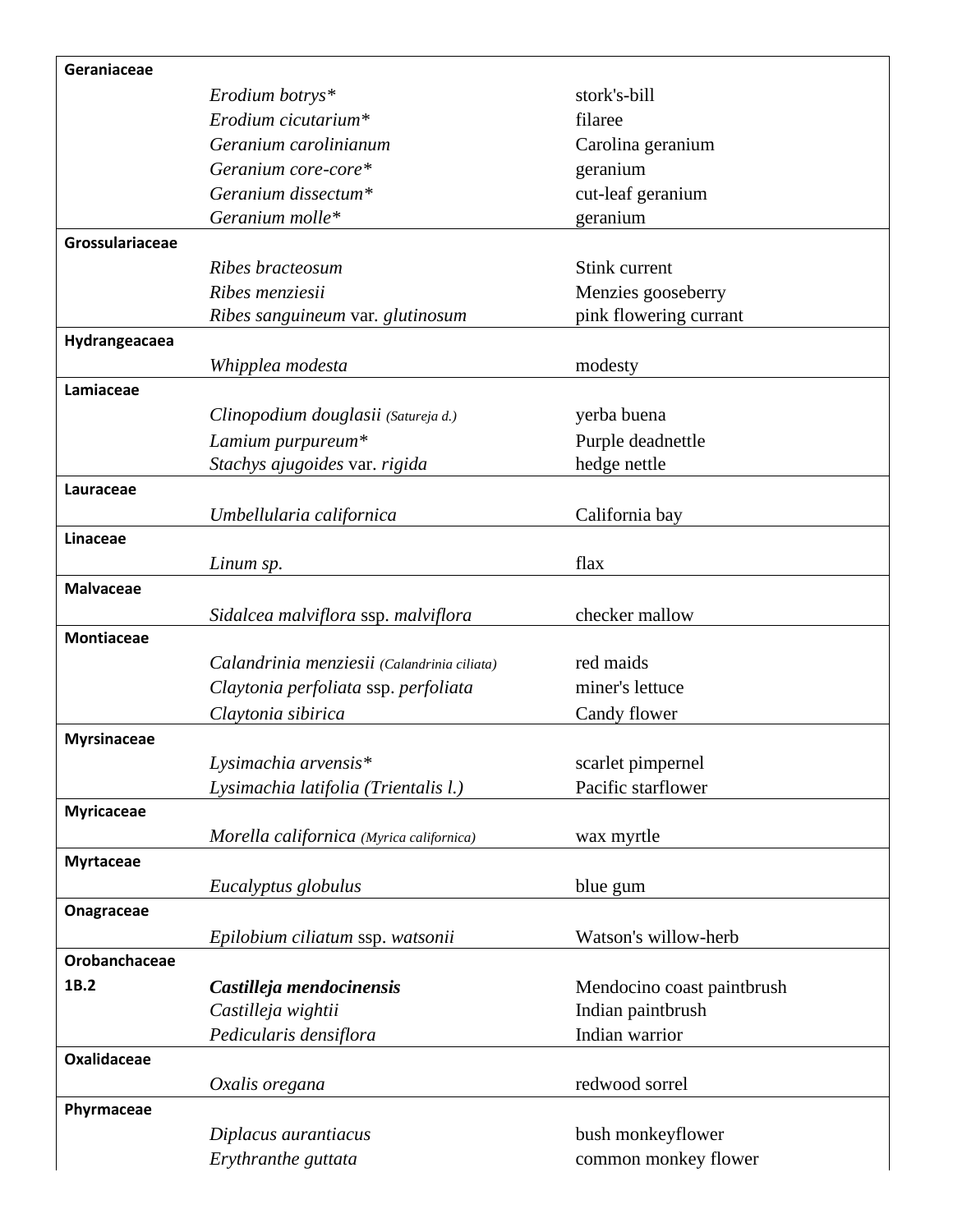| Plantaginaceae    |                                     |                                         |
|-------------------|-------------------------------------|-----------------------------------------|
|                   | Plantago lanceolata*                | English plantain                        |
|                   | Plantago major                      | Common plantain                         |
|                   | Plantago sp.                        | plantain                                |
|                   | Veronica americana                  | speedwell, American brooklime           |
| Plumbaginaceae    |                                     |                                         |
|                   | Armeria maritima ssp. californica   | sea pink                                |
| Polygonaceae      |                                     |                                         |
|                   | Rumex acetosella *                  | sheep sorrel                            |
|                   | Rumex crassus                       | dune dock                               |
|                   | Rumex obtusifolius*                 | bitter dock                             |
| Ranunculaceae     |                                     |                                         |
|                   | Aquilegia formosa                   | columbine                               |
|                   | Ranunculus californicus             | common buttercup                        |
|                   | Ranunculus occidentalis             | buttercup                               |
|                   | Ranunculus repens*                  | creeping buttercup                      |
| Rhamnaceae        |                                     |                                         |
| 4.3               | Ceanothus gloriosus var. exaltatus  | glory brush                             |
| 4.3               | Ceanothus gloriosus var. gloriosus  | Point Reyes ceanothus                   |
|                   | Ceanothus thyrsiflorus              | blue blossom                            |
|                   | Frangula californica                | coffee berry                            |
|                   | Frangula purshiana                  | Cascara                                 |
| Rosaceae          |                                     |                                         |
|                   | Fragaria chiloensis                 | beach strawberry                        |
|                   | Fragaris vesca                      | wood strawberry                         |
|                   | Heteromeles arbutifolia             | toyon                                   |
|                   | Oemleria cerasiformis               | oso berry                               |
|                   | Potentilla anserina ssp. pacifica   | cinquefoil                              |
|                   | Prunus spp.*                        | Plum, cherry                            |
|                   | Rubus armeniacus (Rubus discolor) * | Himalayan blackberry                    |
|                   | Rubus leucodermis                   | blackcap raspberry, Whitebark raspberry |
|                   | Rubus parviflorus                   | thimbleberry                            |
|                   | Rubus spectabilis                   | salmonberry                             |
|                   | Rubus ursinus                       | California blackberry                   |
| Rubiaceae         |                                     |                                         |
|                   | Galium aparine                      | cleavers bedstraw                       |
|                   | Galium sp.                          | bedstraw                                |
|                   | Galium trifidum                     | bedstraw                                |
| <b>Salicaceae</b> |                                     |                                         |
|                   | Salix lasiandra ssp. lasiandra      | shining willow                          |
|                   | Salix lasiolepis                    | arroyo willow                           |
|                   | Salix scouleriana                   | Scouler's willow                        |
|                   | Salix sitchensis                    | Sitka willow                            |
| Sapindaceae       |                                     |                                         |
|                   | Acer macrophyllum                   | Big leaf maple                          |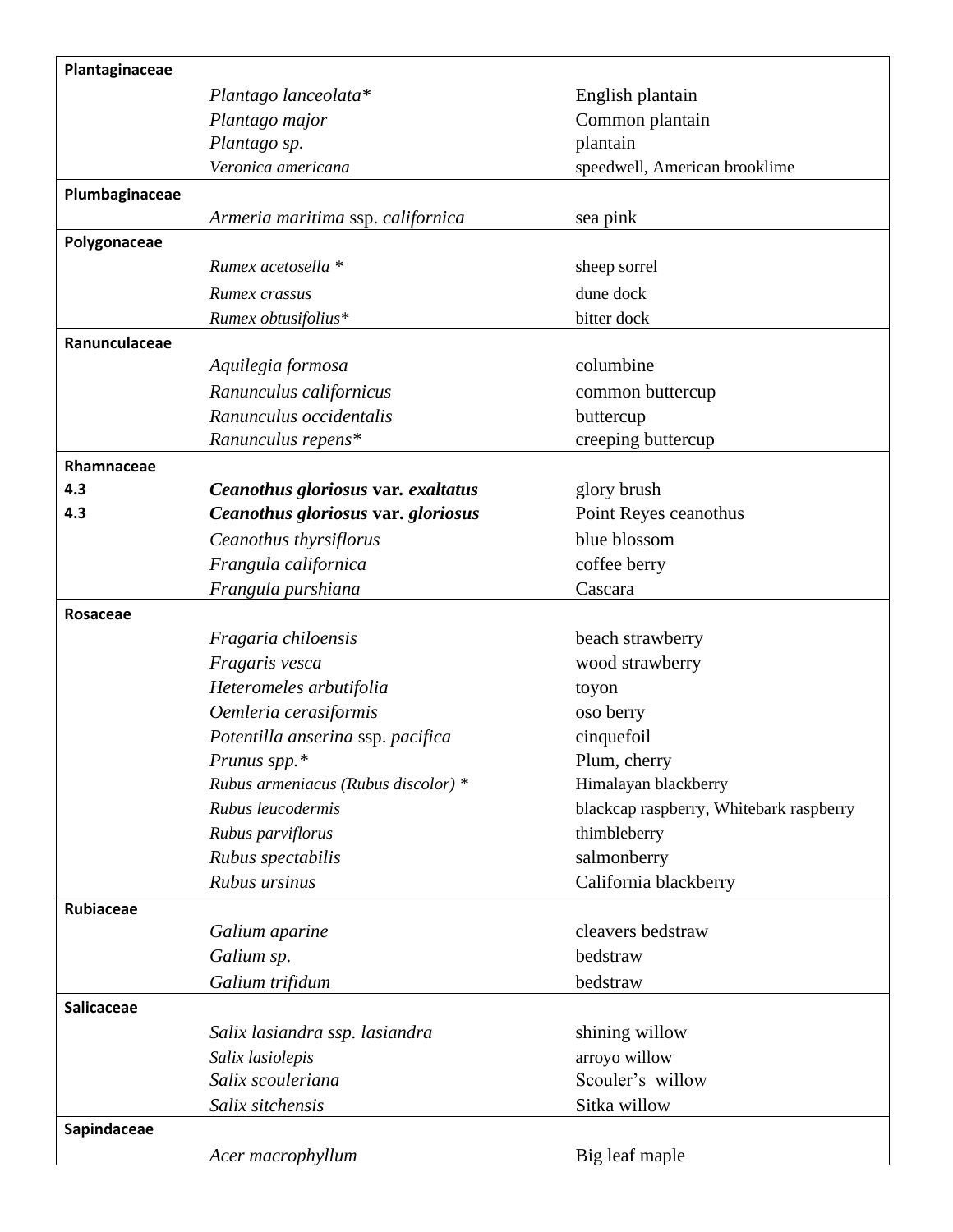| Saxifragaceae      |                                             |                               |
|--------------------|---------------------------------------------|-------------------------------|
| 4.2                | Mitellastra caulescens (Mitella caulescens) | leafy-stemmed mitrewort       |
|                    | Tellima grandiflora                         | fringe-cups                   |
|                    | Tiarella trifoliata var. unifoliata         | sugar-scoop                   |
|                    | Tolmiea diplomenziesii (Tolmiea menziesii)  | pig-a-back-plant              |
| Scrophulariaceae   |                                             |                               |
|                    | Scrophularia californica                    | California figwort; bee plant |
| <b>Urticaceae</b>  |                                             |                               |
|                    | Urtica dioica                               | Stinging nettle               |
| Violaceae          |                                             |                               |
|                    | Viola glabella                              | stream violet                 |
|                    | Viola sempervirens                          | redwood violet                |
| <b>MONOCOTS</b>    |                                             |                               |
| Cyperaceae         |                                             |                               |
| 2B.3               | Carex californica                           | California sedge              |
|                    | Carex leptopoda                             | Slender-footed sedge          |
|                    | Schoenoplectus pungens var. longispicatus   | threesquare                   |
|                    | Carex obnupta                               | slough sedge                  |
|                    | Scirpus microcarpus                         | small-fruited bulrush         |
| <b>Iridaceae</b>   |                                             |                               |
|                    | Iris douglasiana                            | Douglas iris                  |
| Juncaceae          |                                             |                               |
|                    | Juncus effusus.                             | green rush                    |
|                    | Juncus hesperius                            | coast rush                    |
|                    | Juncus patens                               | blue rush                     |
|                    | Juncus sp.                                  | rush                          |
| Liliaceae          |                                             |                               |
|                    | Calochortus tolmiei                         | pussy ears                    |
|                    | Clintonia andrewsiana                       | clintonia                     |
|                    | Fritillaria affinis                         | checker lily                  |
| 1B.1               | Lilium maritimum                            | coast lily                    |
|                    | Prosartes hookeri (Disporum h.)             | fairy bells                   |
|                    | Prosartes smithii (Disporum s.)             | fairy bells                   |
|                    | Scoliopus bigelovii                         | slink pod                     |
| Melanthiaceae      |                                             |                               |
|                    | Toxicoscordion fremontii                    | star lily                     |
|                    | Trillium albidum                            | Giant white wakerobin         |
|                    | Trillium ovatum                             | white or western trillium     |
|                    | Veratrum fimbriatum                         | fringed false-hellebore       |
|                    | Xerophyllum tenax                           | bear grass                    |
| <b>Orchidaceae</b> |                                             |                               |
|                    | Calypso bulbosa var. occidentalis           | calypso                       |
|                    | Corallorhiza maculata                       | spotted coral root            |
|                    | Corallorhiza striata                        | striped coral root            |
|                    | Goodyera oblongifolia                       | rattlesnake-plantain          |